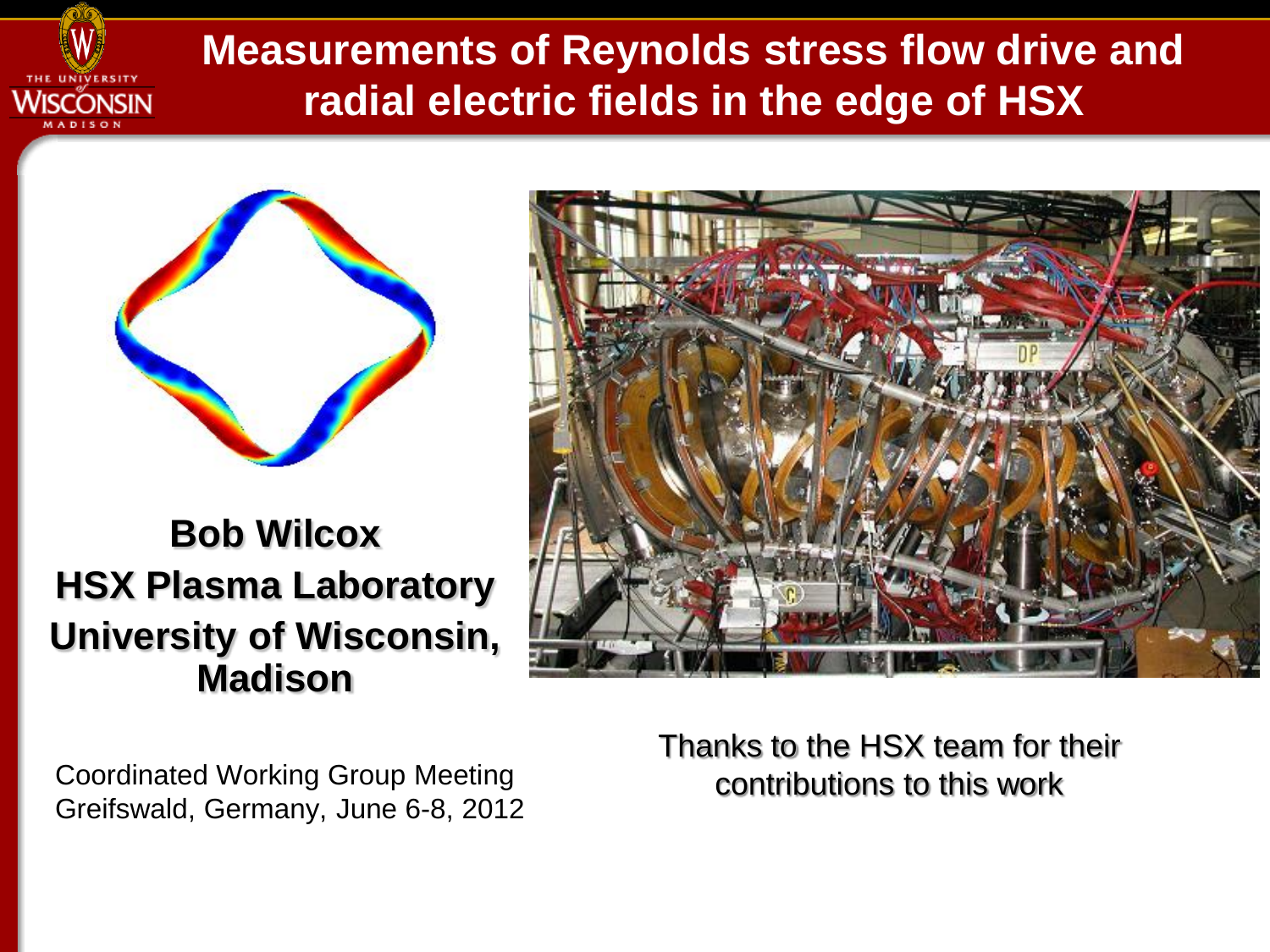

# **Outline**

- **The HSX stellarator**
	- **Quasi-symmetric optimization**
	- **Experimental setup: Langmuir probes**
- **Measurements of Reynolds stress**
	- **Gradient in time-averaged Reynolds stress profile implies relevant macroscopic flow drive**
	- **Region of measured flow drive corresponds to measured deviation in E<sup>r</sup> from neoclassical ambipolarity calculations**
- **Comparison to theory**
	- **Scalings based on work by Helander and Simakov**
- **Planned future experiments**
	- **Additional Reynolds stress probe installation**
	- **Effective ripple and collisionality scaling**

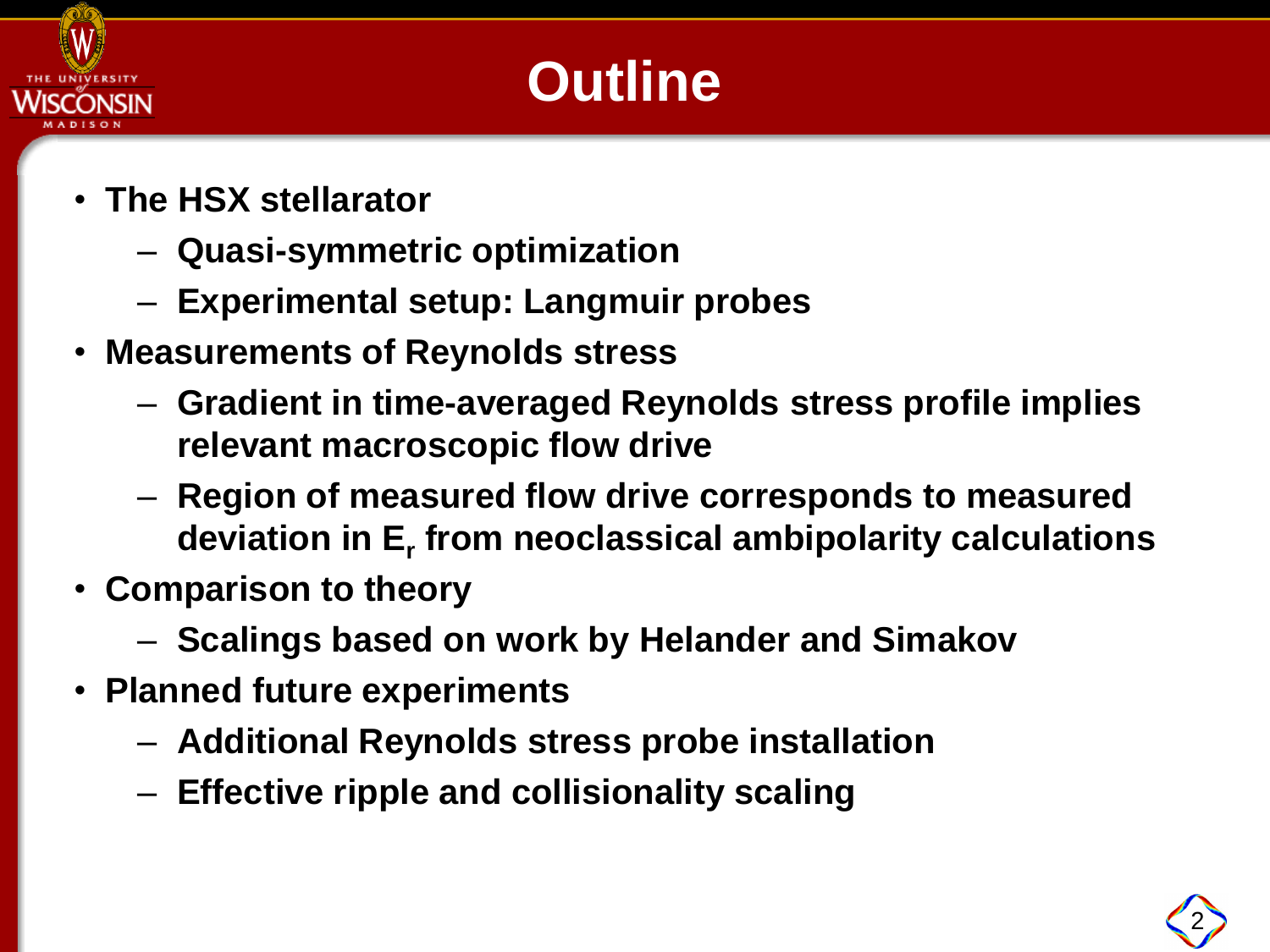## **HSX is the first stellarator optimized for quasi-symmetry**

**W** 

THE UNIVERSITY Wisconsin

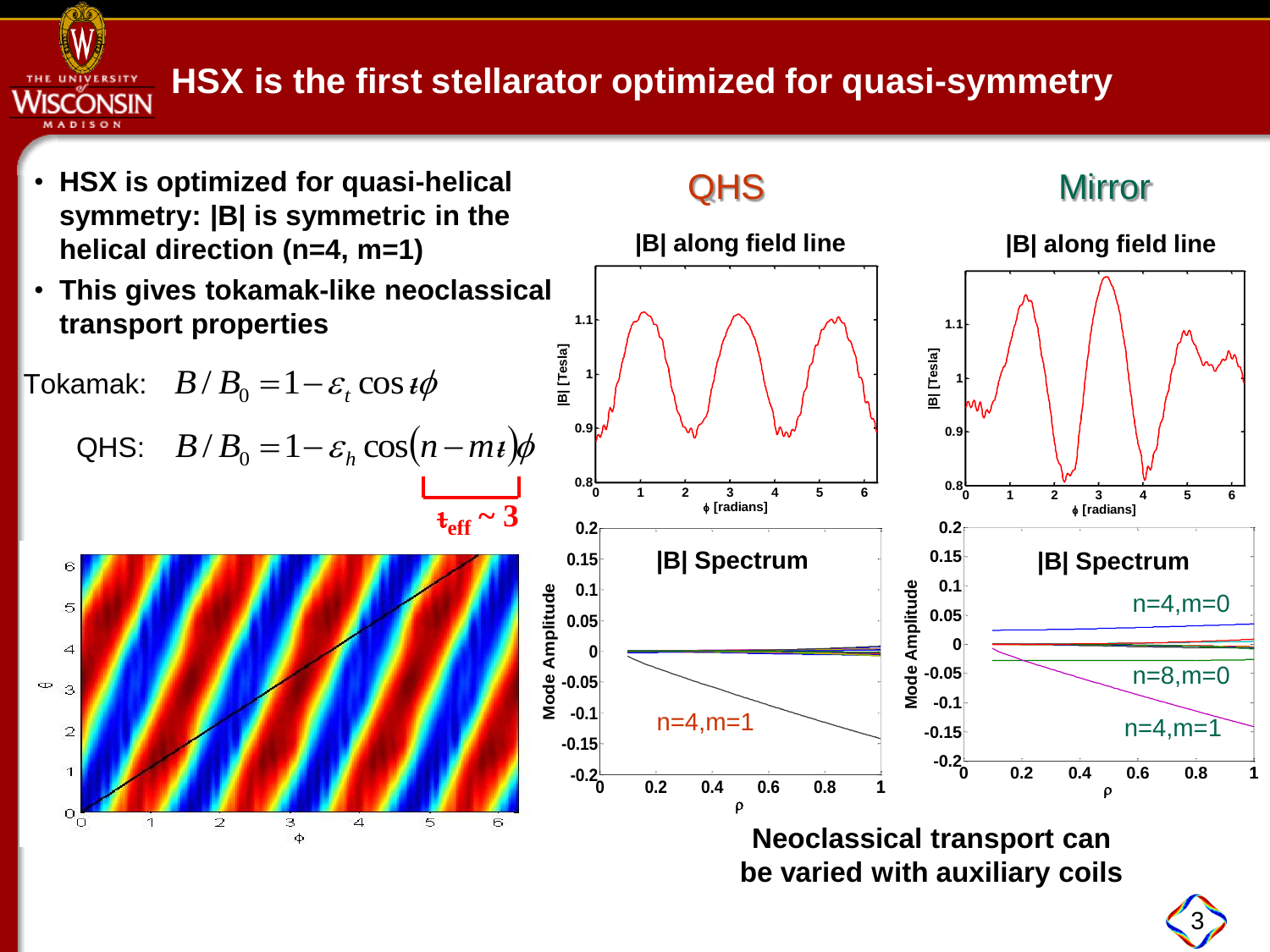

**Langmuir probes installed to measure local fluctuating plasma parameters for Reynolds stress studies**

- **Tungsten tips shielded by bulk BN, V<sup>f</sup> and Isat signals digitized at 5 MHz**
- **Radial profiles taken on a shot-by-shot basis**
- **Discharges are very repeatable: n<sup>e</sup> consistent to within 1%, probe measurements consistent to within the noise**
- For the data shown here, differential  $V_f$ **fluctuations are assumed to be potential fluctuations**
	- **Mean T<sup>e</sup> difference between pins is accounted for, fluctuating T<sup>e</sup> would not be**
- **Fluctuating v<sup>r</sup> and v<sup>θ</sup> quantities for Reynolds stress assumed from measured E<sup>r</sup> and E<sup>θ</sup> fluctuations, respectively**



 $\frac{d\mathbf{r}}{dr}$   $\mathbf{E}_{\theta} =$  $V_{t,2} - V$  $\widetilde{E}_r = \frac{f}{f}$ *r*  $,2$  f,3  $\tilde{v}$   $\tilde{v}$  $\approx$   $V_{f,2}$  –  $=$ 

θ  $\theta$  dx  $V$ <sub>c  $\alpha$ </sub>  $-V$  $\widetilde{E}_a = \frac{f}{f}$ ,  $\frac{f}{f}$ ,  $\frac{f}{f}$  $\sim$   $\sim$  $\sim$   $V_{f2}$   $\sim$ 

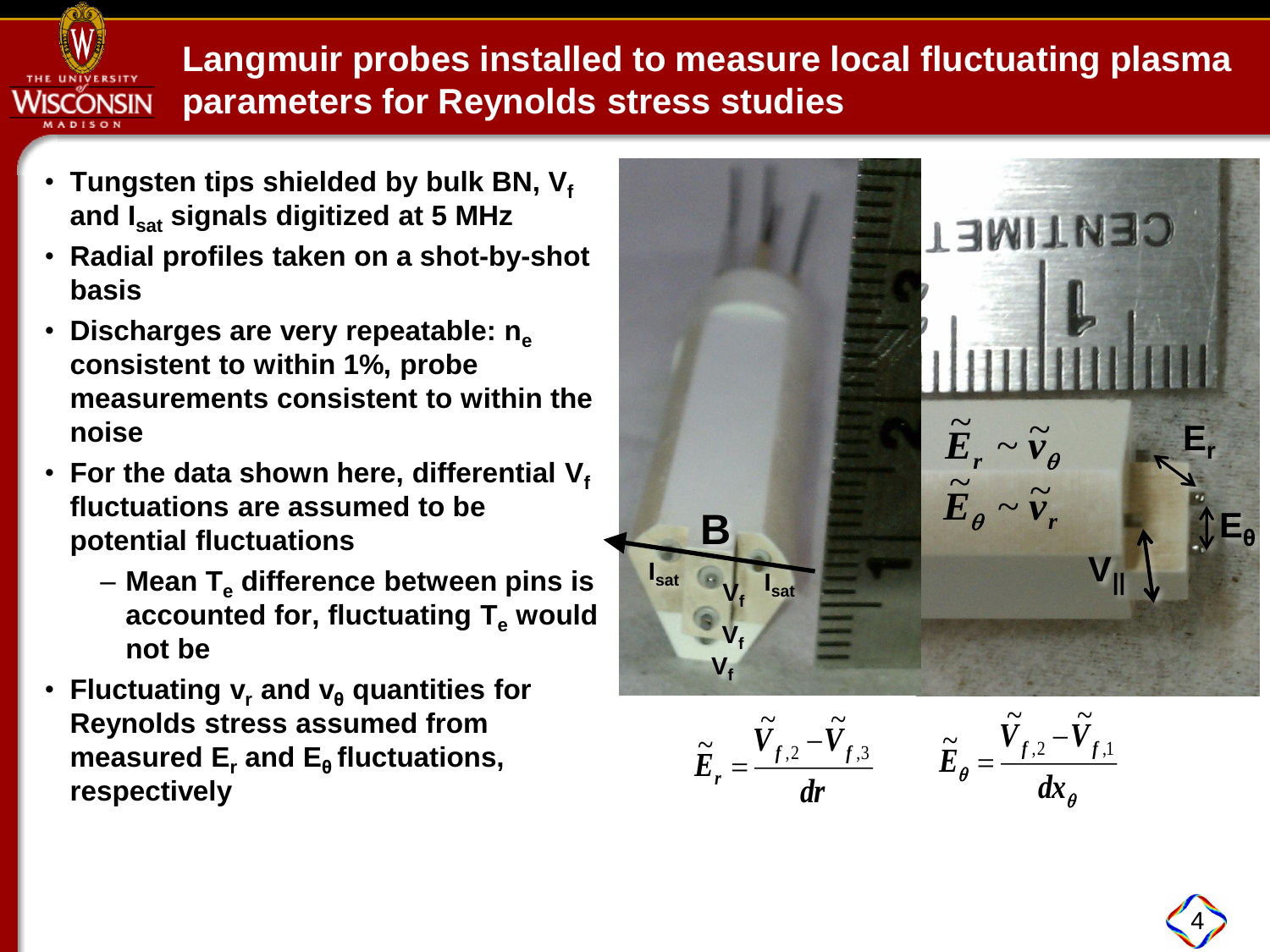### **Clear radial gradient exists in time-averaged Reynolds stress profile**



W.

THE UNIVERSITY WISCONSIN

• **Reynolds stress flow drive is proportional to** 



- **PDF** of velocity fluctuations (inferred from V<sub>f</sub> **measurements) show positive correlation between instantaneous v<sub>r</sub>** and v<sub>θ</sub> **fluctuations**
- **Measurement needs to be compared to some rough estimate of the poloidal viscosity to calculate resulting poloidal rotation and E<sup>r</sup>**

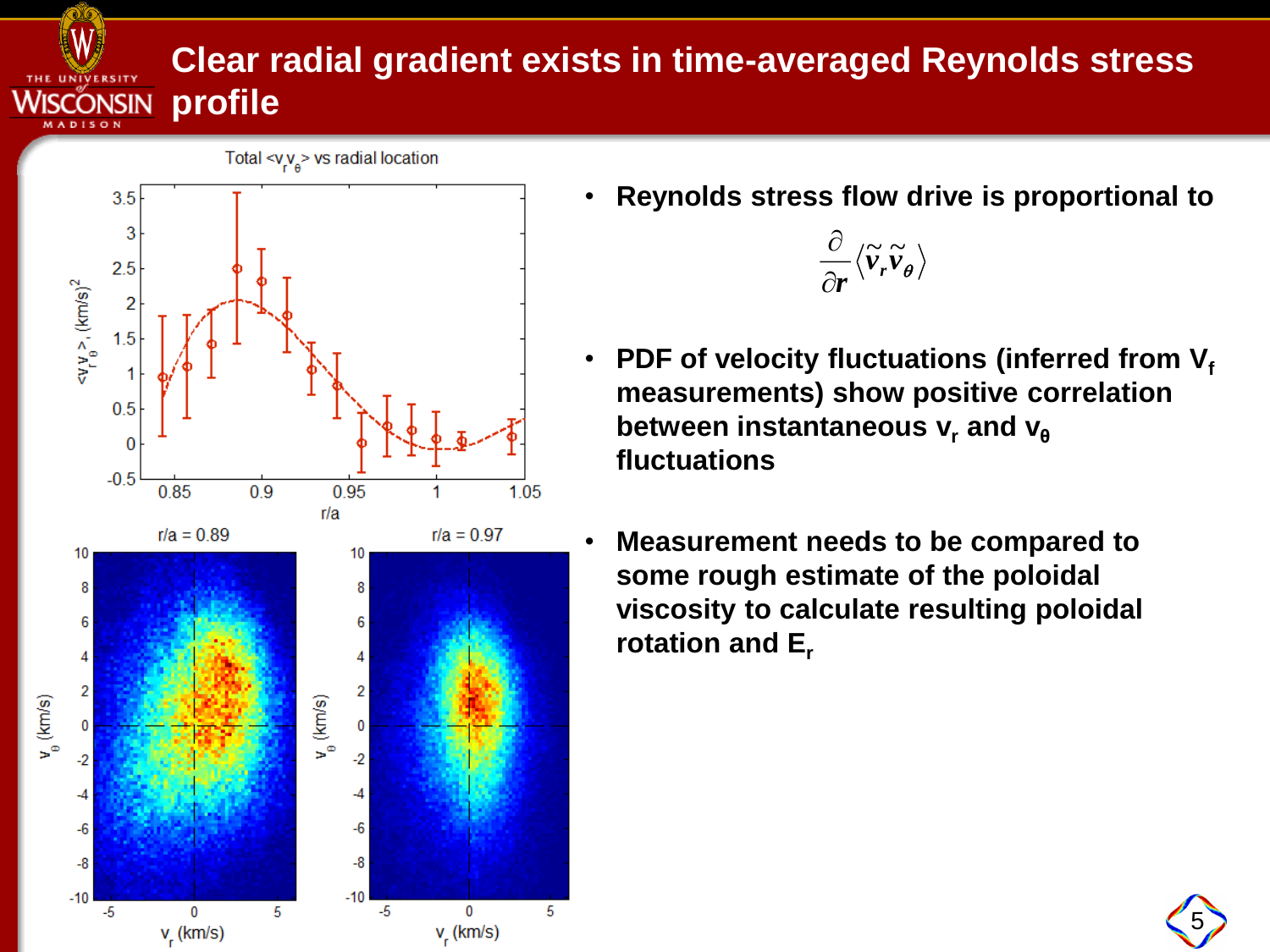

**Neoclassical poloidal viscosity is calculated roughly to find contribution of measured Reynolds stress to flows and E<sup>r</sup>**

$$
\frac{\partial}{\partial t} \langle v_{\theta} \rangle = 0 = -\frac{\partial}{\partial r} (\langle \tilde{v}_{r} \tilde{v}_{\theta} \rangle) - \mu_{\theta} \langle v_{\theta} \rangle - v_{in} \langle v_{\theta} \rangle + \tau_{ext}
$$

$$
\langle v_{\theta} \rangle_{RS} = -\left(\frac{1}{\mu_{\theta} + v_{in}}\right) \frac{\partial}{\partial r} (\langle \tilde{v}_{r} \tilde{v}_{\theta} \rangle)
$$

- **Crudely estimate the purely poloidal component of neoclassical viscosity for poloidal momentum balance**
- **Neutral density based on measurements from H-alpha arrays and calculations from DEGAS neutral gas code**



$$
\mu_{\theta} = \frac{1}{4\pi^{1/2}} \frac{v_{\vec{n}} R_0}{r^2} \sum_{n,m} \frac{m^2 b_{n,m}}{|n - \text{un}|}
$$

[M. Coronado and H. Wobig, *Phys. Fluids B 29* (1986) 527]



• **Neutral damping is small but non-negligible at the edge where probe measurements are**   $\boldsymbol{\nu}_{in} \approx N_n 10^{-14} T_i^{0.318}$ <br>**Neutral damping i<br>at the edge where<br>made** 

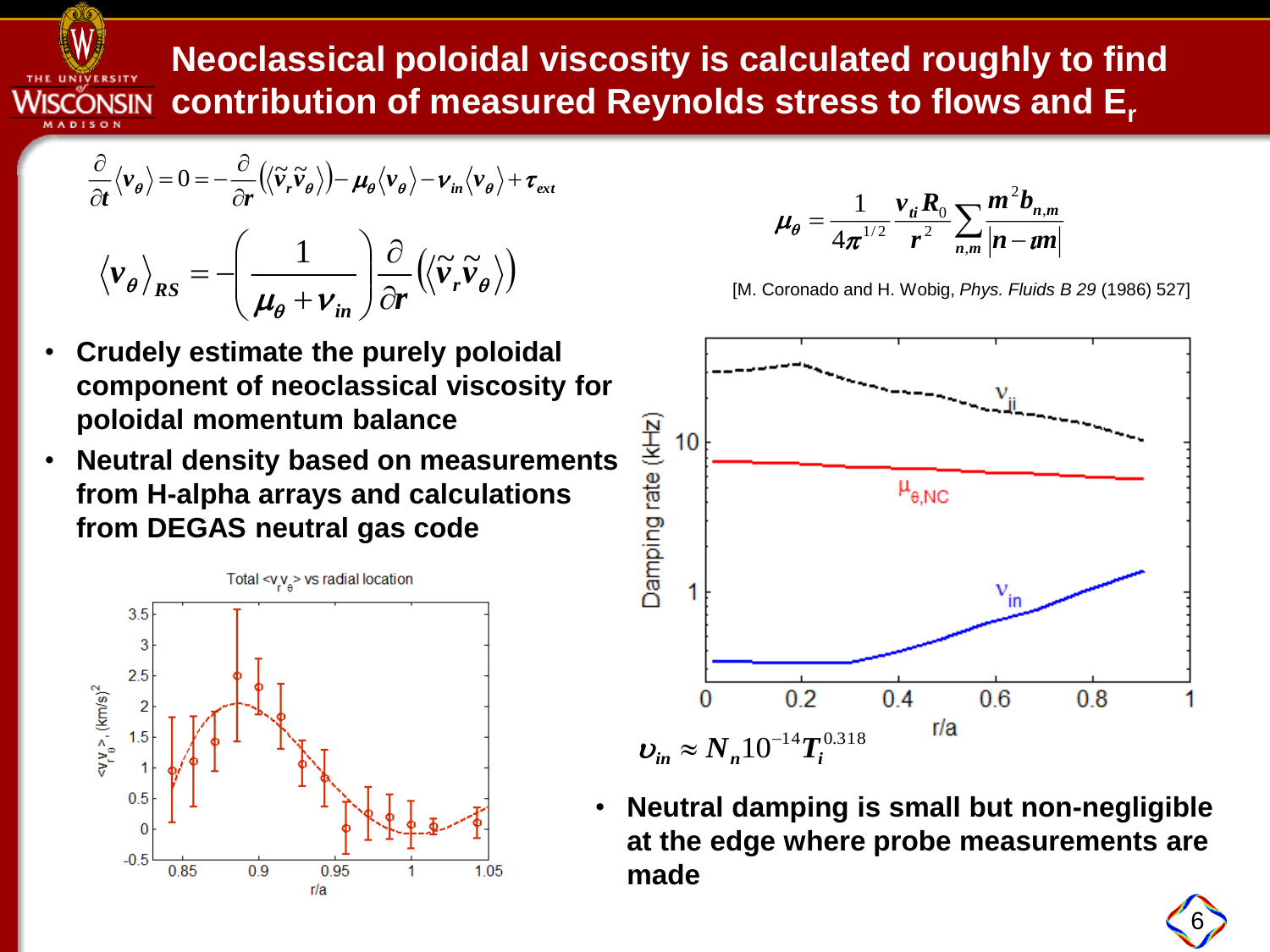#### **Measured Reynolds stress flow drive agrees qualitatively with**  WISCONSIN **deviation of E<sup>r</sup> from neoclassical ambipolarity calculation**



W

- **PENTA code calculates neoclassical ambipolarity condition based on nonambipolar particle fluxes as a function of Er**
	- **Neoclassical particle transport is small for optimized QHS configuration**
	- **More on PENTA calculations from A. Briesemeister tomorrow**
- **Unknown T<sup>e</sup> gradient is ignored, but would make E<sup>r</sup> more positive if present**
	- **Anywhere between ~0-5 kV/m, depending on where local T<sup>e</sup> drops off beyond the last Thomson scattering point**
- **Reynolds stress measurements imply extremely large flow drive, but this is a single point measurement in a region where fluctuations are expected to be large (low field, bad curvature)**

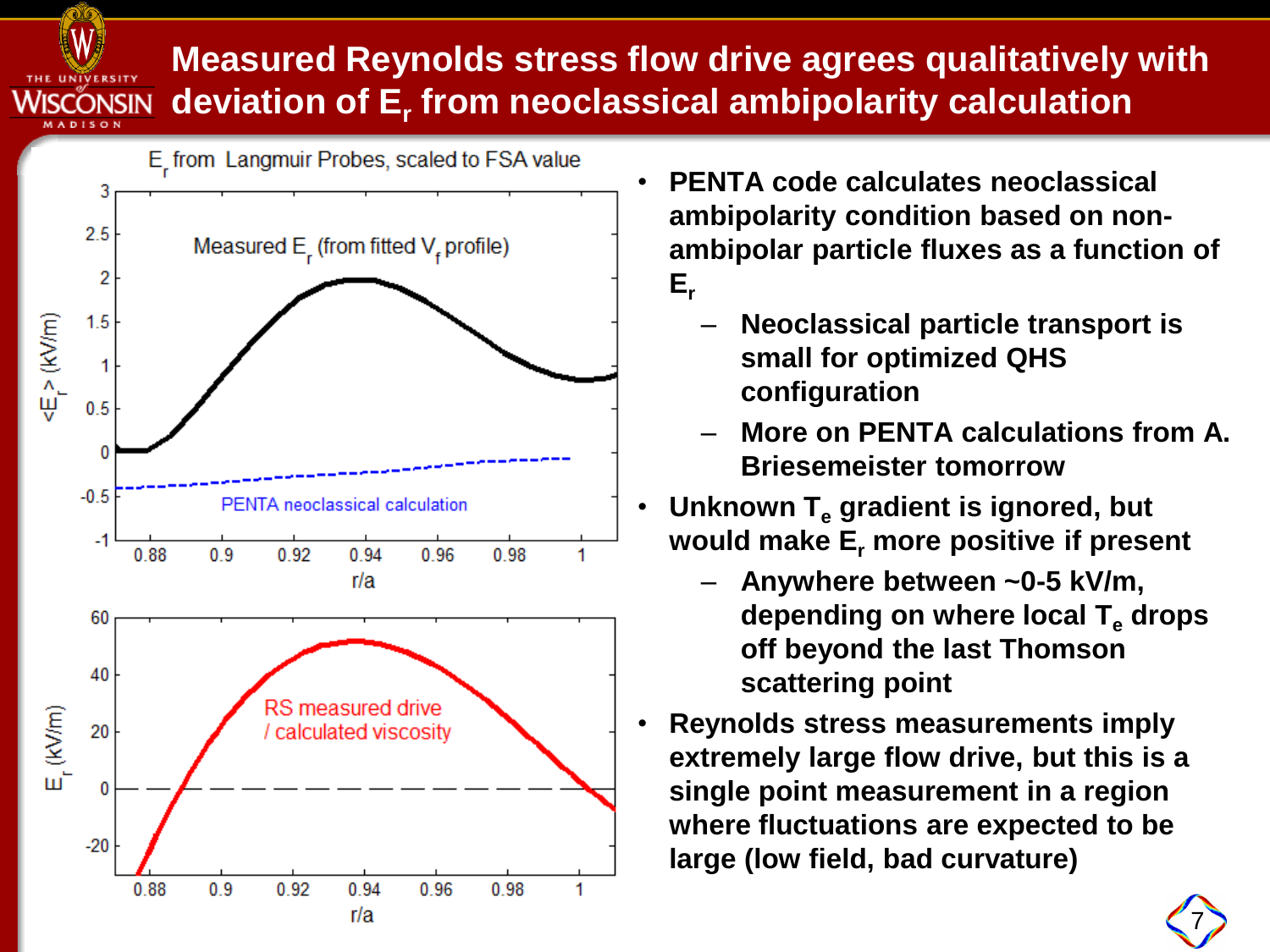Wiscŏnsin **ADISON** 

**Measured deviation from neoclassical E<sup>r</sup> prediction scales with Reynolds stress flow drive measurements when conditions change**

E\_from Langmuir Probes, scaled to FSA value **Fresh boronization** 3  $\leq$   $\geq$  (kV/m)  $\overline{2}$ Old boronization PENTA neoclassical calculation 0.98  $0.9$ 0.92  $0.94$ 0.96 0.88 1 r/a



- **When wall conditioning changes (fresh boronization), edge T<sup>e</sup> is reduced, and fluctuation levels are increased, along with the measured deviation from neoclassical E<sup>r</sup> prediction**
- **E<sup>r</sup> deviation from neoclassical prediction and Reynolds stress measurements qualitatively scale together in amplitude and radial location**



8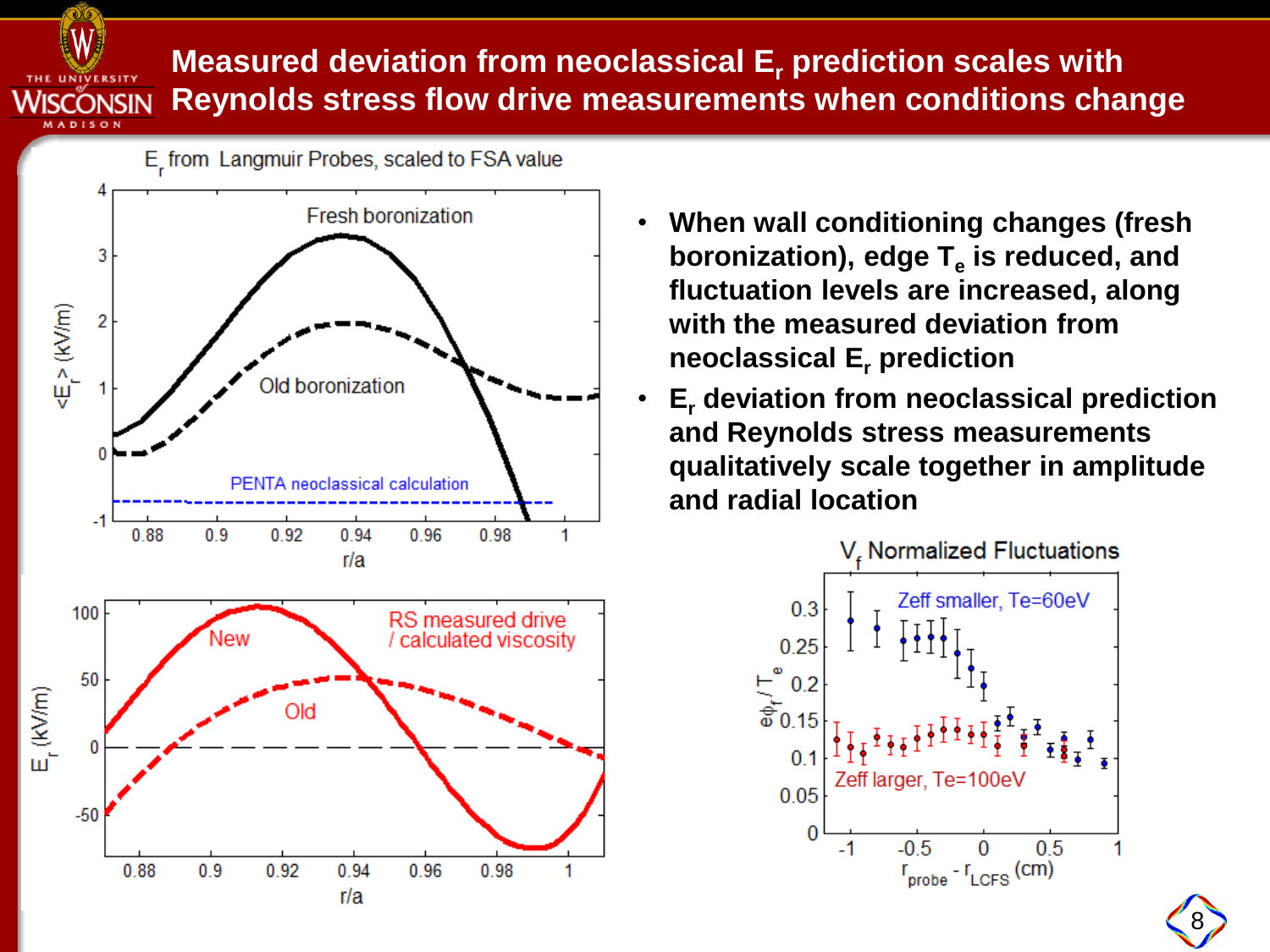

### **Helander and Simakov scaling finds that collisionless HSX should be free to rotate in core, constrained to neoclassical value at edge**

- **How much symmetry breaking is tolerable before neoclassical non-ambipolar transport dominates turbulence-driven Reynolds stress?**
- **For collisionless plasma with ions in 1/ν regime, a deviation from neoclassical ambipolarity can be maintained over a radial distance of N ion gyroradii if**

$$
\boldsymbol{\varepsilon_h^{3/2}}<\frac{L}{N\lambda_{MFP}}
$$

- **This prediction finds that HSX should be "free to rotate" at inner radii, constrained to neoclassical rotation at edge**
- **Assumes 1/ν ions, which doesn't apply to these HSX plasmas (measured ion temperatures put H ions squarely in plateau regime)**
	- **Model represents an upper bound on allowable ripple for HSX**



9

*Phys. Rev. Lett.* 101 (2008) 145003]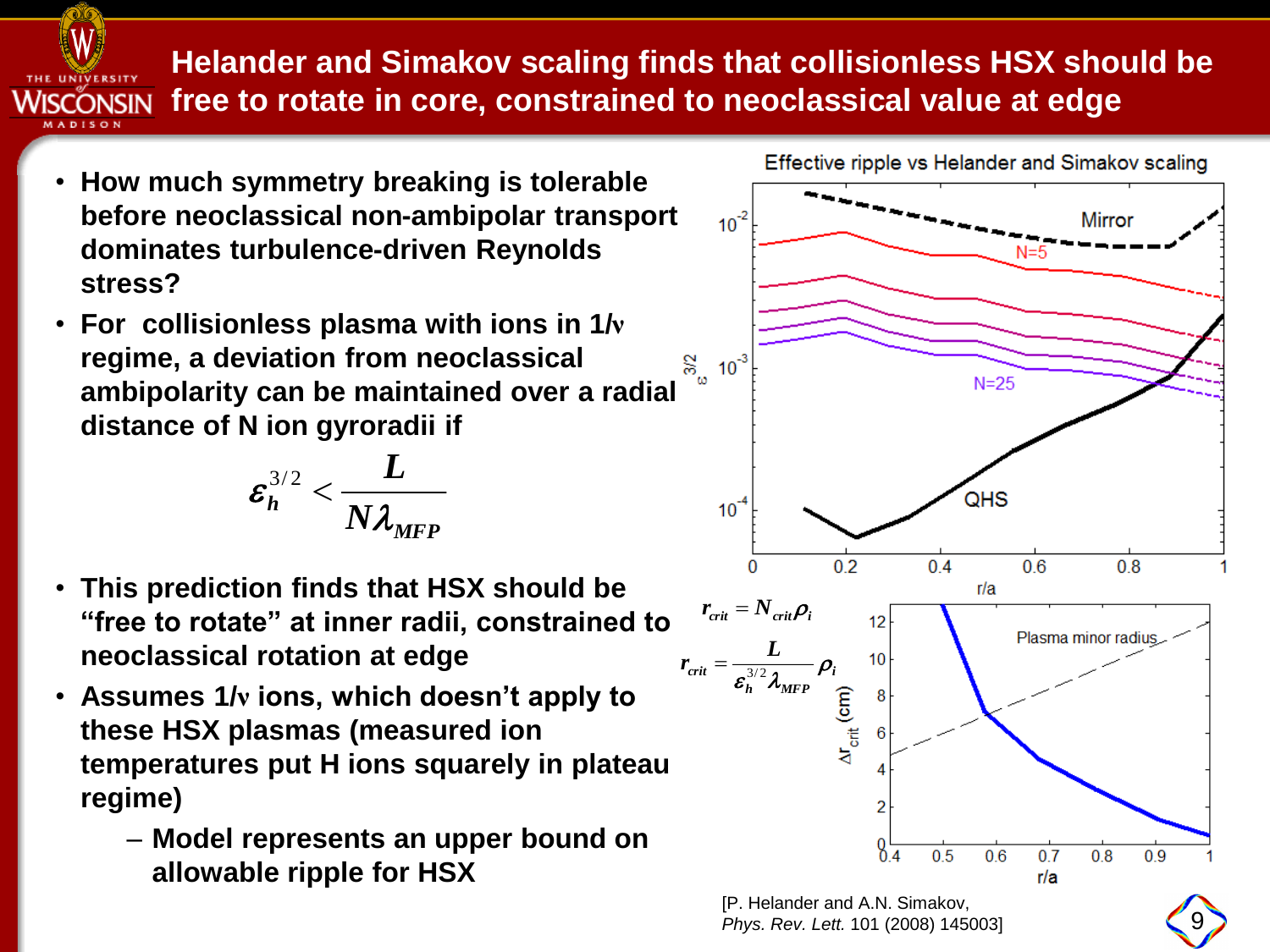#### **Second probe installation planned in high-field region for better estimate of flux-surface averaged Reynolds stress** Wisconsin

AADISON



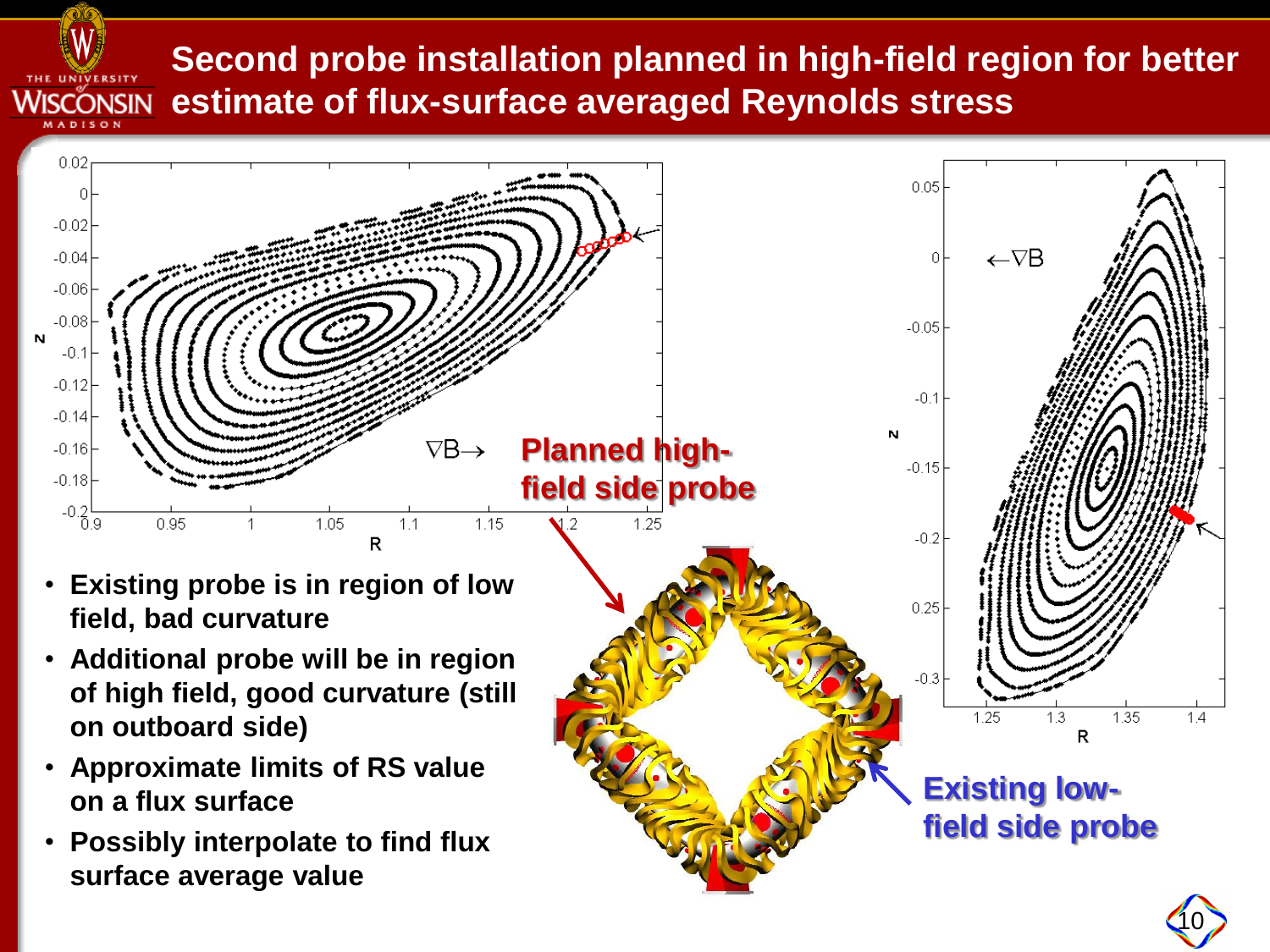

## **Effective ripple can be changed to examine the role of symmetry breaking in E<sup>r</sup> determination**



TJII  $\varepsilon_{\text{eff}}$ : Seiwald et. al, JCP 2008<br>NSTX  $\varepsilon_{\text{eff}}$  calculations courtesy of John Canik, ORNL

- Effective ripple ( $\varepsilon_{\text{\tiny eff}}$ ) is a measure of the **neoclassical optimization, and is finite in all real magnetic confinement devices**
	- **Sources like RMP coils, TF ripple, field errors in tokamaks**
- **Experiments planned for Mirror configuration to find scaling of E<sup>r</sup> deviation from neoclassical calculation with increased ripple**
	- $E_{\text{eff}}$  at the edge where probes measure **can be increased by a factor of ~5**
- **Collisionality scan can also be performed by adjusting heating power, line-averaged density**  $\varepsilon_{eff}$ ) is a measure of the<br>imization, and is finite in all<br>infinement devices<br>RMP coils, TF ripple, field<br>amaks<br>nned for Mirror configuration<br>If E<sub>r</sub> deviation from<br>culation with increased rippl<br>dge where probes measur